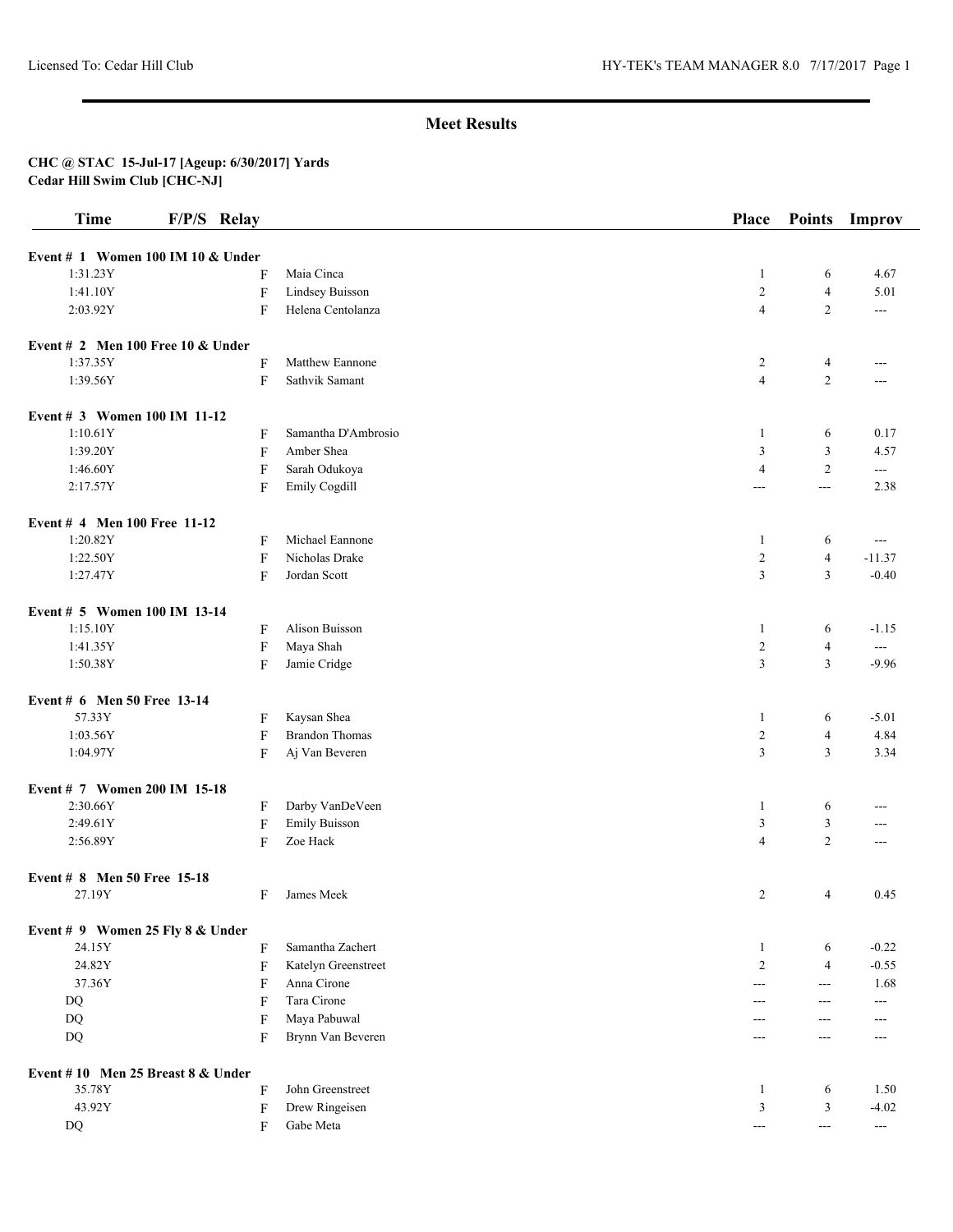| <b>Time</b>                       | F/P/S Relay               |                     | <b>Place</b>   | <b>Points</b>     | Improv               |
|-----------------------------------|---------------------------|---------------------|----------------|-------------------|----------------------|
| Event #11 Women 50 Fly 9-10       |                           |                     |                |                   |                      |
| 47.45Y                            | F                         | Lindsey Buisson     | 1              | 6                 | $\sim$ $\sim$        |
| 1:01.19Y                          | $\boldsymbol{\mathrm{F}}$ | Emma Desai          | $\overline{4}$ | $\overline{c}$    | 3.10                 |
| 1:02.58Y                          | F                         | Helena Centolanza   | 5              | $\mathbf{1}$      | $\sim$ $\sim$        |
| Event #12 Men 50 Breast 9-10      |                           |                     |                |                   |                      |
| 49.70Y                            | F                         | Steven Lentz        | $\mathbf{1}$   | 6                 | $-14.24$             |
| 54.48Y                            | F                         | Matthew Eannone     | $\sqrt{2}$     | 4                 | 1.13                 |
| 59.89Y                            | F                         | Sathvik Samant      | 3              | 3                 | $\sim$ $\sim$        |
| Event #13 Women 50 Fly 11-12      |                           |                     |                |                   |                      |
| 33.14Y                            | F                         | Samantha D'Ambrosio | 1              | 6                 | $\scriptstyle\cdots$ |
| 44.54Y                            | $\boldsymbol{\mathrm{F}}$ | Amber Shea          | $\mathfrak{Z}$ | 3                 | 2.88                 |
| 46.27Y                            | F                         | Raina Desai         | 5              | $\mathbf{1}$      | 0.27                 |
| Event #14 Men 50 Breast 11-12     |                           |                     |                |                   |                      |
| 41.34Y                            | F                         | Scott Lentz         | 1              | 6                 | $-0.44$              |
| 44.49Y                            | F                         | Mason Cinca         | $\overline{2}$ | $\overline{4}$    | $\overline{a}$       |
| 50.78Y                            | F                         | Nicholas Drake      | 3              | 3                 | 4.00                 |
| Event #15 Women 100 Fly 13-14     |                           |                     |                |                   |                      |
| 1:05.68Y                          | F                         | Danielle D'Ambrosio | 1              | 6                 | 0.11                 |
| 1:21.60Y                          | F                         | Alison Buisson      | $\overline{2}$ | $\overline{4}$    | $-1.55$              |
| Event #16 Men 100 Breast 13-14    |                           |                     |                |                   |                      |
| 1:10.97Y                          | F                         | Ryan VanDeVeen      | $\mathbf{1}$   | 6                 | ---                  |
| DQ                                | F                         | Arun Pabuwal        | $ -$           | ---               | ---                  |
| Event #17 Women 100 Fly 15-18     |                           |                     |                |                   |                      |
| 1:09.77Y                          | F                         | Darby VanDeVeen     | 1              | 6                 | $\cdots$             |
| 1:15.80Y                          | F                         | Eloise Meek         | 2              | $\overline{4}$    | 6.78                 |
| Event #18 Men 100 Breast 15-18    |                           |                     |                |                   |                      |
| 1:10.59Y                          | F                         | George Wade         | 1              | 6                 | 4.18                 |
| Event #19 Women 25 Free 8 & Under |                           |                     |                |                   |                      |
| 19.51Y                            | F                         | Katelyn Greenstreet | $\mathbf{1}$   | 6                 | 0.23                 |
| 19.97Y                            | F                         | Samantha Zachert    | $\overline{c}$ | $\overline{4}$    | 0.59                 |
| 25.42Y                            | F                         | Montunrayo Odukoya  | 3              | 3                 | $-0.05$              |
| 26.91Y                            | ${\bf F}$                 | Brynn Van Beveren   | $--$           | $\sim$ $\sim$     | $-33.37$             |
| 27.29Y                            | F                         | Reese Van Beveren   | $---$          | $\qquad \qquad -$ | $-25.34$             |
| 32.18Y                            | F                         | Tara Cirone         | ---            | ---               | 2.09                 |
| 44.43Y                            | $\boldsymbol{\mathrm{F}}$ | Maya Pabuwal        | $---$          | ---               | 17.72                |
| 46.20Y                            | F                         | Anna Cirone         | ---            | $--$              | 15.52                |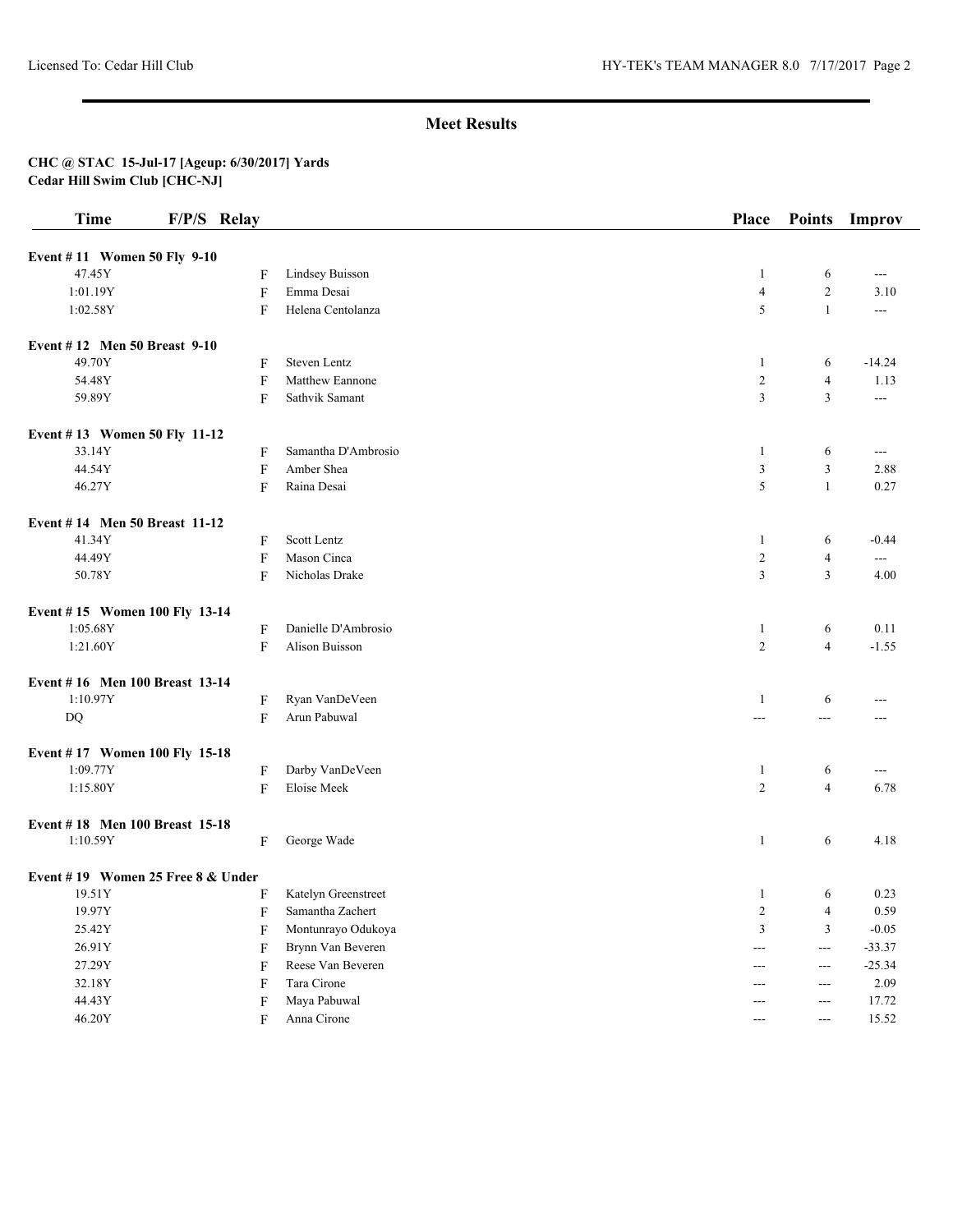| <b>Time</b>                               | F/P/S Relay    |                                              |                         | Place                  | <b>Points</b>       | Improv              |
|-------------------------------------------|----------------|----------------------------------------------|-------------------------|------------------------|---------------------|---------------------|
| Event #20 Men 25 Back $8 &$ Under         |                |                                              |                         |                        |                     |                     |
| 27.17Y                                    | F              | Miles Williamson                             |                         | $\overline{c}$         | $\overline{4}$      | $-2.77$             |
| 33.52Y                                    | F              | Gabe Meta                                    |                         | 5                      | $\mathbf{1}$        | $-0.01$             |
| 34.45Y                                    | F              | Joseph Cridge                                |                         | ---                    | $\sim$ $\sim$       | 2.24                |
| 45.25Y                                    | F              | John Greenstreet                             |                         | ---                    | $\overline{a}$      | $-26.69$            |
| 49.48Y                                    | F              | Drew Ringeisen                               |                         | ---                    | $---$               | $\qquad \qquad - -$ |
| 53.99Y                                    | F              | Austin Outcalt                               |                         | ---                    | ---                 | $-2.46$             |
| 55.62Y                                    | F              | Joe Cirone                                   |                         | ---                    | ---                 | $-3.26$             |
| DQ                                        | F              | Nicholas D'Ambrosio                          |                         | ---                    | $---$               | $\sim$ $\sim$       |
| DQ                                        | F              | Luca Meta                                    |                         | $---$                  | $---$               | $---$               |
| Event #21 Women 50 Free 9-10              |                |                                              |                         |                        |                     |                     |
| 34.96Y                                    | F              | Maia Cinca                                   |                         | $\mathbf{1}$           | 6                   | $-2.54$             |
| 49.63Y                                    | F              | Emma Desai                                   |                         | $\overline{4}$         | $\overline{c}$      | 0.06                |
| 54.43Y                                    | ${\bf F}$      | Emily Cogdill                                |                         | $\overline{a}$         | $\overline{a}$      | $-0.39$             |
| Event #22 Men 50 Back 9-10                |                |                                              |                         |                        |                     |                     |
| 40.87Y                                    | F              | Steven Lentz                                 |                         | $\mathbf{1}$           | 6                   | $-18.07$            |
| 59.76Y                                    | F              | <b>Brandon Thomas</b>                        |                         | 5                      | $\mathbf{1}$        | $-$                 |
| 1:07.88Y                                  | F              | Kaysan Shea                                  |                         | $--$                   | $\qquad \qquad - -$ | $-3.21$             |
| Event #23 Women 50 Free 11-12             |                |                                              |                         |                        |                     |                     |
| 37.18Y                                    | F              | Raina Desai                                  |                         | 3                      | 3                   | 0.17                |
| 42.57Y                                    | F              | Jamie Cridge                                 |                         | $\overline{4}$         | $\overline{c}$      | 2.15                |
| Event #24 Men 50 Back 11-12               |                |                                              |                         |                        |                     |                     |
| 38.76Y                                    | F              | Mason Cinca                                  |                         | $\mathbf{1}$           | 6                   | $\overline{a}$      |
| 42.13Y                                    | F              | Scott Lentz                                  |                         | $\overline{c}$         | $\overline{4}$      | $-8.34$             |
| 45.99Y                                    | F              | Michael Eannone                              |                         | 3                      | 3                   | 1.21                |
| 1:08.60Y                                  | F              | Aj Van Beveren                               |                         | $---$                  | $\qquad \qquad - -$ | $-7.61$             |
| 1:25.69Y                                  | F              | Arun Pabuwal                                 |                         | $---$                  | $\overline{a}$      | $-0.68$             |
| Event #25 Women 100 Free 13-14            |                |                                              |                         |                        |                     |                     |
| 1:02.79Y                                  | F              | Danielle D'Ambrosio                          |                         | $\mathbf{1}$           | 6                   | $\qquad \qquad -$   |
| 1:33.58Y                                  | F              | Maya Shah                                    |                         | $\overline{c}$         | $\overline{4}$      | 0.07                |
| Event #27 Women 100 Free 15-18            |                |                                              |                         |                        |                     |                     |
| 1:05.38Y                                  | F              | Eloise Meek                                  |                         | $\overline{c}$         | $\overline{4}$      | 3.10                |
| 1:08.40Y                                  | F              | <b>Emily Buisson</b>                         |                         | 3                      | 3                   | ---                 |
| 1:10.75Y                                  | F              | Zoe Hack                                     |                         | $\overline{4}$         | $\overline{c}$      | 0.06                |
| Event #28 Men 100 Back 15-18              |                |                                              |                         |                        |                     |                     |
| 1:06.08Y                                  | F              | George Wade                                  |                         | $\mathbf{1}$           | 6                   | ---                 |
| 1:08.17Y                                  | F              | James Meek                                   |                         | $\overline{c}$         | $\overline{4}$      | $-1.79$             |
| Event #29 Women 100 Medley Relay8 & Under |                |                                              |                         |                        |                     |                     |
| $1:51.63Y$ F                              | A Relay        | Cedar Hill Swim Club                         |                         | 1                      | 8                   |                     |
| Anna Cirone (8)<br>DQ F                   | <b>B</b> Relay | Samantha Zachert (8)<br>Cedar Hill Swim Club | Katelyn Greenstreet (8) | Montunrayo Odukoya (8) | ---                 |                     |
| Reese Van Beveren (6)                     |                | Tara Cirone (7)                              | Maya Pabuwal (8)        | Brynn Van Beveren (8)  |                     |                     |